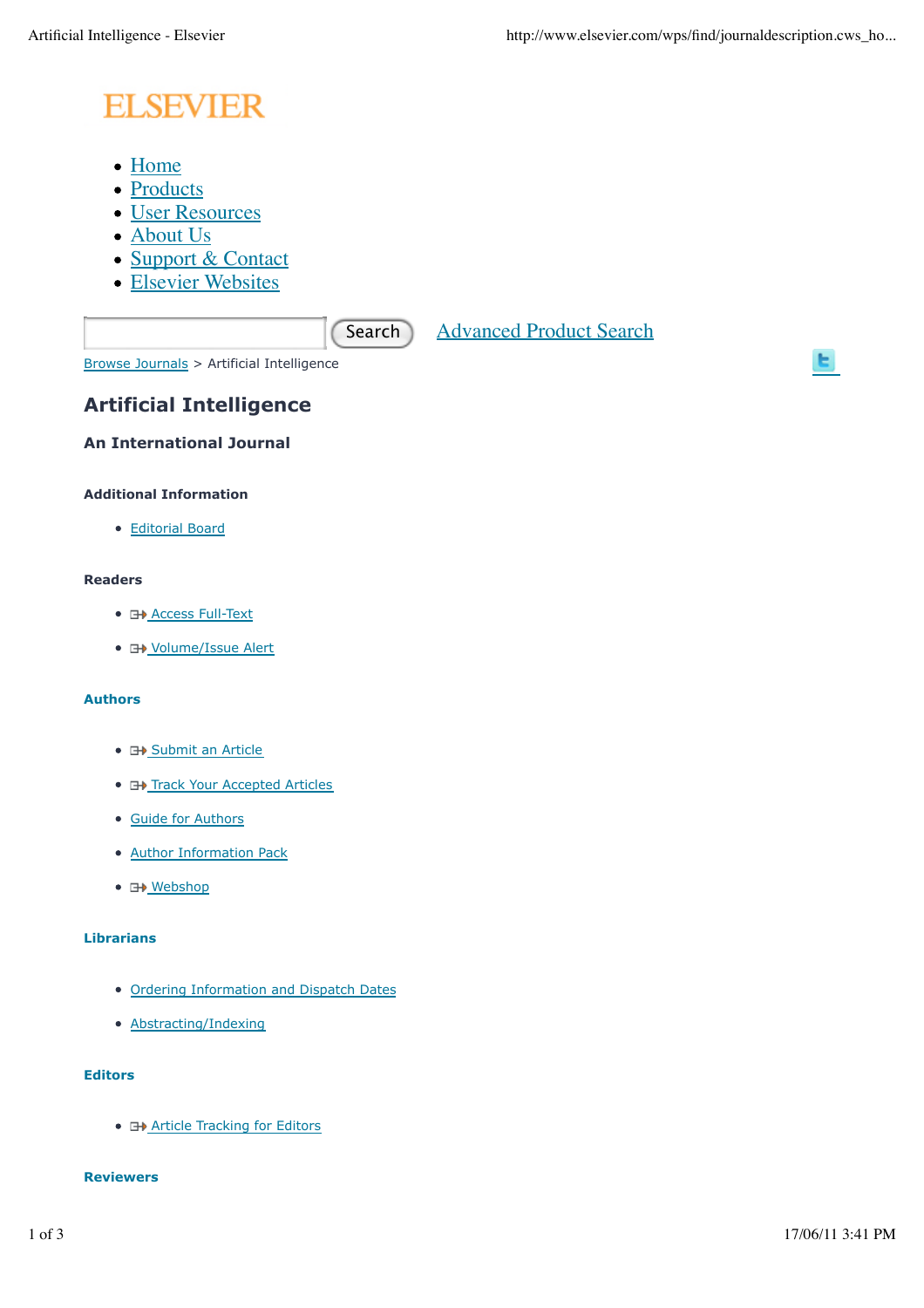- Reviewer Guidelines
- **E+** Log in as Reviewer

## **Advertisers/Sponsors**

• **E+>** Advertisers Media Information

#### **Societies**



**ISSN:** 0004-3702 **Imprint:** ELSEVIER Actions

- Submit Article
- Order Journal
- Recommend to Friend
- Bookmark this Page
- Subscribe to RSS feed

Facts & Figures **Impact Factor:** 3.036 **5-Year Impact Factor:** 4.277 **Issues per year:** 18

Artificial Intelligence, which commenced publication in 1970, is now the generally accepted premier international forum for the publication of results of current research in this field. The journal welcomes foundational and applied papers describing mature work involving computational accounts of aspects of intelligence. Specifically, it ... click here for full Aims & Scope

# **Editors-in-Chief:**

A.G. Cohn R. Dechter